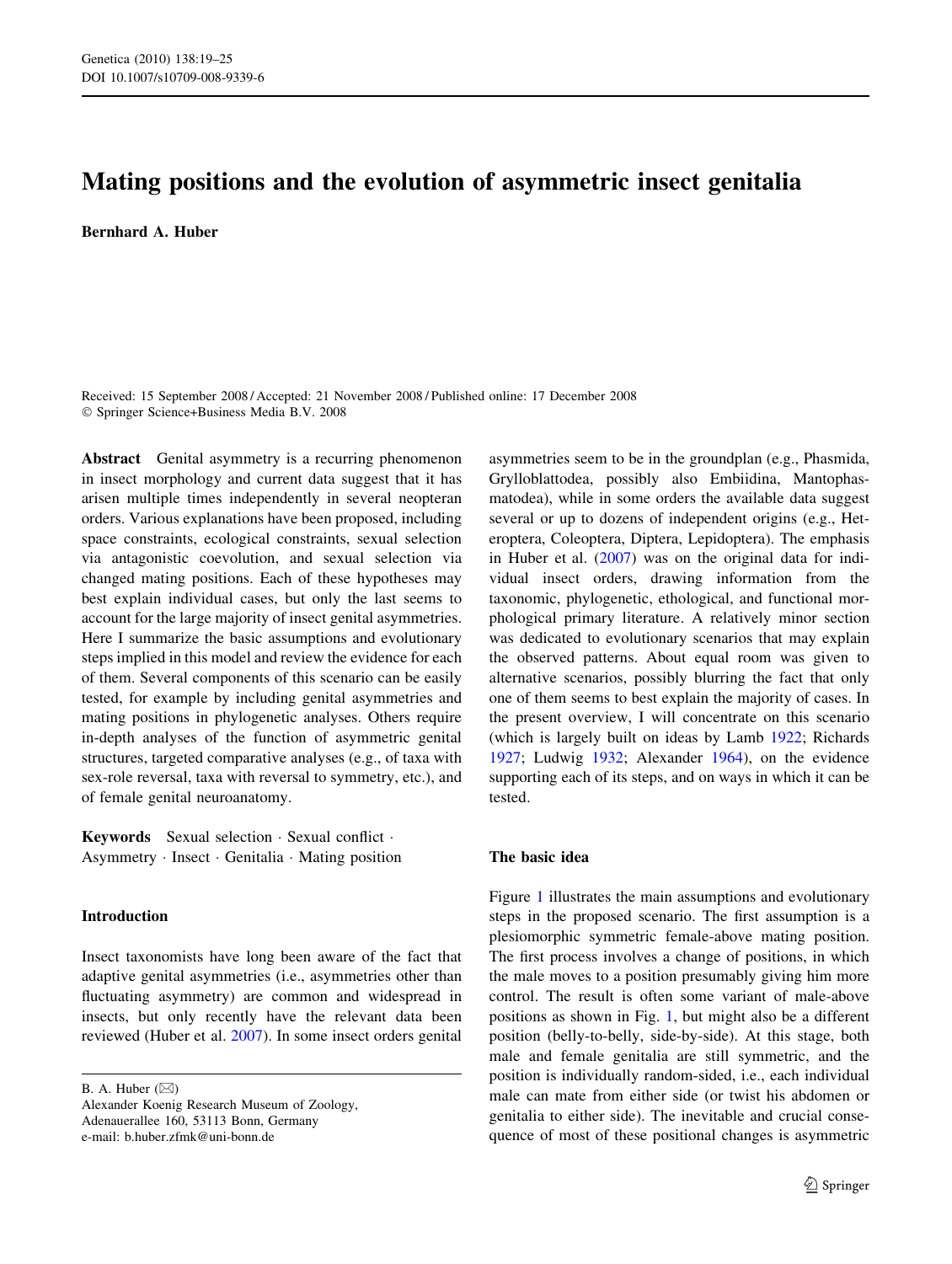<span id="page-1-0"></span>

Fig. 1 Simplified scheme for the evolution of insect genital asymmetries via changed mating positions; male abdomen shown in gray. a Plesiomorphic female-above position with symmetric genital contact and symmetric genitalia. b Derived mating position as a result of selection on males for more control; the position is individually

random-sided (the male can mate on either side) and the genitalia are still symmetric. c Morphological asymmetry, correlated with shift to fixed one-sided mating position; (1) morphological compensation for mismatch; (2) division of labor between left and right structures; (3) one-sided reduction

contact between male and female genitalia. This asymmetric contact results in different selective environments for each side, but only if an additional prerequisite is met: the position must become one-sided, i.e., an individual male must become restricted to mate from only one side. Different selective environments may then have a number of consequences, three of which are shown in Fig. 1:  $(1)$ right and left sides may change as to compensate for the mismatch resulting from asymmetric contact; (2) right and left sides may assume different functions; (3) one side may lose any function and become reduced. In some but not all of these processes, the female is expected to coevolve (not shown in Fig. 1), in rather conspicuous ways in an antagonistic coevolution scenario, in more subtle ways in a female choice scenario.

#### Evidence for the individual steps

Evidence for the female-above position and symmetric genitalia being plesiomorphic for Neoptera

Three types of evidence suggest that a symmetric femaleabove position and symmetric genitalia are plesiomorphic for neopteran insects: phylogenetic data, evidence from derived positions, and evidence from functional morphology.

A symmetric female-above position and symmetric genitalia are widespread in insects, including the Ephemeroptera (Morgan [1929;](#page-6-0) Snodgrass [1936;](#page-6-0) Despax [1949](#page-5-0); Brinck [1957](#page-4-0); Takemon [1990](#page-6-0); Kluge [2003](#page-5-0)), the potential sister group of Neoptera (Ogden and Whiting [2003](#page-6-0)). I know of no formal cladistic analysis in insects including the character mating position, but a female-above position may by plesiomorphic for several orders including Blattaria, 'Homoptera', Mecoptera, Neuropterida, Orthoptera, Psocodea, and Siphonaptera (Huber et al. [2007](#page-5-0)). On the other hand, symmetric genitalia have been shown to be plesiomorphic in several formal analyses (Nelson [1984;](#page-6-0) Asche [1985;](#page-4-0) Landry [1991](#page-5-0); Gielis [1993](#page-5-0); Hodges [1998;](#page-5-0) Morse and Yang [2002](#page-6-0); Yang and Morse [2002;](#page-6-0) Hebsgaard et al. [2004](#page-5-0); Kaila [2004](#page-5-0); Hsu and Powell [2005](#page-5-0); Sihvonen [2005\)](#page-6-0). In other cases, character mapping strongly suggests that asymmetry is derived (Orthoptera, Plecoptera, 'Homoptera', Heteroptera, Psocodea, Neuropterida, Trichoptera, Diptera, Lepidoptera; see Huber et al. [2007](#page-5-0) and references therein). Change in the opposite direction, from asymmetry to symmetry, has apparently occurred too (Walker [1922](#page-6-0) on Isoptera; Carayon [1977](#page-5-0) on certain anthocorid and plokiophilid bugs; Hoch [2006](#page-5-0) on Hawaiian Iolana planthoppers; Bickel [1987](#page-4-0) and Sinclair and Cumming [2006](#page-6-0) on certain dolichopodine flies; Gielis [1993](#page-5-0) and Kaila [2004](#page-5-0) on certain pterophorine and cosmopterigine moths; D. Ahrens, pers. comm. on some Sericini beetles), but when seen in a wider systematic context, all these cases seem to represent reversals to the original condition.

Several details of derived mating positions appear best explained assuming a plesiomorphic female-above position (Alexander [1964;](#page-4-0) Alexander and Otte [1967](#page-4-0)). In the widespread 'false male-above position' (e.g., Caelifera, Phasmida, Mantodea, Thysanoptera, Plecoptera, Embiidina, Grylloblattodea, many Heteroptera, etc.), the male sits on top of the female, but his abdomen is bent around the female abdomen and his genitalia actually contact the female from below (as in a female-above position) (e.g., Baunacke [1912](#page-4-0); Fedorov [1927](#page-5-0); Schrader [1930](#page-6-0); Weber [1930;](#page-6-0) Hase [1932](#page-5-0); Friederichs [1934;](#page-5-0) Keilbach [1935;](#page-5-0) Jordan and Wendt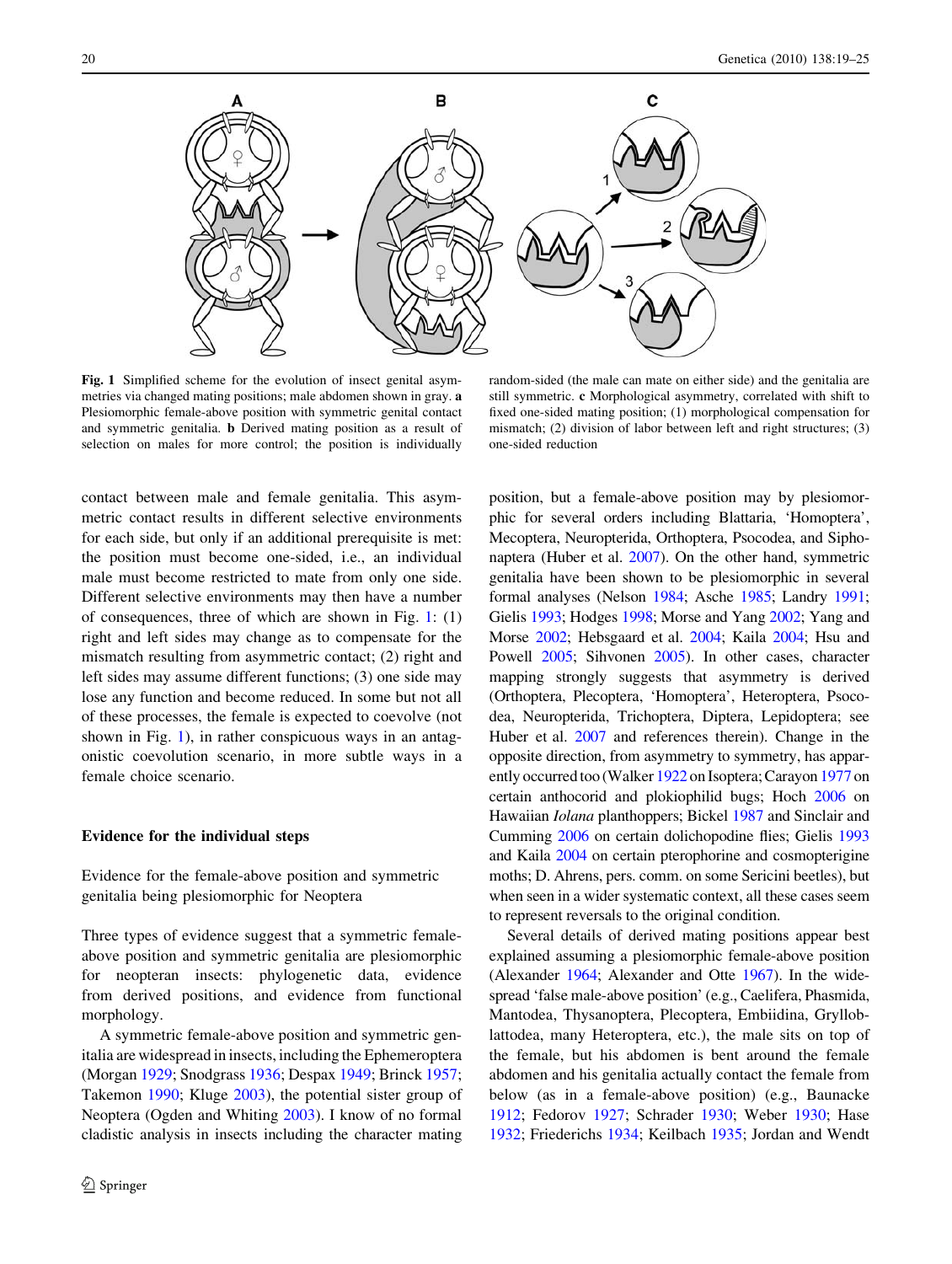[1938;](#page-5-0) Larsén 1938; Rawat [1939;](#page-6-0) Stefani [1953;](#page-6-0) Mika [1959;](#page-6-0) Ross [1970](#page-6-0), [2000;](#page-6-0) Jordan [1972](#page-5-0); Stewart and Stark [1977](#page-6-0); Whitman and Loher [1984](#page-6-0); Terry and Dyreson [1996\)](#page-6-0). The same is usually the case in side-by-side positions (e.g., many 'Homoptera', Panorpidae, some Heteroptera, etc.) (e.g., Weber [1930](#page-6-0); Cook [1963](#page-5-0); Davis and Usinger, [1970;](#page-5-0) White [1970](#page-6-0); Kaltenbach [1978](#page-5-0)). The 'circumversion' (360° rotation) of the male genitalia of cyclorrhaphan flies would seem mysterious under the assumption of a plesiomorphic male-above position, but is easily explained by hypothesizing an evolutionary  $360^{\circ}$ rotation of the male relative to the female (e.g., a horizontal rotation from female-above to end-to-end, and from there in the same direction to male-above). The same is true for end-to-end and belly-to-belly positions that usually involve rotation of the abdomen or the genitalia by 180° (e.g., Dermaptera, Heteroptera, strophandrous Hymenoptera, Bittacidae) (Kuhl [1928;](#page-5-0) Herter [1963;](#page-5-0) Popham [1965](#page-6-0); Bornemissza [1966](#page-4-0); Mickoleit and Mickoleit [1978;](#page-6-0) Briceño and Eberhard [1995](#page-4-0); Schulmeister [2001;](#page-6-0) Walker and Fell [2001](#page-6-0); Kamimura [2006](#page-5-0)). Symmetric male-above positions seem to be rare and restricted to derived taxa, and are thus considered derived (e.g., some gerromorph bugs: Ekblom [1926](#page-5-0); Heming-van Battum and Heming [1989](#page-5-0); Schuh and Slater [1995\)](#page-6-0). They may equally (cf. cyclorrhaphan flies above) result from an evolutionary 360° rotation of the male relative to the female, in this case not horizontal but vertical. In Lachesilla (Psocodea) such a vertical 360° rotation happens during copulation (Klier [1956\)](#page-5-0).

Data from functional morphology also argue for a plesiomorphic female-above position. There seems to be an overwhelming dominance of 'inverse correlation' of the genitalia, i.e., the dorsal side of the male contacts the ventral side of the female (Richards [1927](#page-6-0); Weber [1930](#page-6-0); Hennig [1973](#page-5-0); McAlpine [1981;](#page-5-0) Cobben [1982;](#page-5-0) Asche [1985](#page-4-0); Heming-van Battum and Heming [1989;](#page-5-0) Sforza and Bourgoin [1998;](#page-6-0) Soulier-Perkins and Bourgoin [1998](#page-6-0); Schulmeister [2001](#page-6-0)). This character is extremely conservative, probably due to the complex fit of male and female genitalia that does not allow the genitalia to simply rotate against each other when positions are changed. In some taxa, the external appearance suggests 'direct correlation' (i.e. dorsal side of the male contacts the dorsal side of the female) but internal structures (like the phallus) may be inverted (Lepidoptera, Heteroptera; Huber et al. [2007](#page-5-0)). A few cases of apparent direct correlation (e.g., Singh-Pruthi [1925](#page-6-0) and Kunze [1959](#page-5-0) on Cicadellidae; Tobias [1972](#page-6-0) and Statzner [1974](#page-6-0) on Trichoptera) need confirmation. In theory, both a symmetric female-above and a symmetric male-above position would imply inverse correlation, but as argued above, symmetric male-above positions are rare and almost certainly derived.

Evidence for selection on males to manipulate females and for derived mating positions being superior for this purpose

Male signals during copulation that are best explained as courtship are common and widespread in insects (Eberhard [1991](#page-5-0), [1994\)](#page-5-0). A wide range of processes are known to affect male paternity even after being accepted as a partner in copulation (Eberhard [1996\)](#page-5-0), and copulatory courtship constitutes a conservative indication that selection in the form of cryptic female choice may be acting on the males (Eberhard [1991\)](#page-5-0). Many of the copulatory behavior patterns listed in Eberhard ([1991,](#page-5-0) [1994\)](#page-5-0) involve the male legs and mouthparts, and it seems obvious that male-above positions give the male a wider range of opportunities to use these body parts as signaling devices during copulation.

Apart from signaling, male-above positions may also confer the male an advantage with respect to physically restraining the female and give him more control over the termination of copulation. In some Psocodea, the female may terminate copulation by simply turning to the side (Mockford [1957](#page-6-0)). Obviously, a male-above position will impede this female move. Male legs are usually preadapted to grasp the female, male antennae and wings are not. It is illuminating that in some groups that have retained the female-above position, male antennae and wings have indeed been modified to perform grasping and holding functions (e.g., Mitzmain [1910](#page-6-0); Holland [1955;](#page-5-0) Rothschild and Hinton [1968](#page-6-0) on Siphonaptera; Carpenter [1936;](#page-5-0) Steiner [1937](#page-6-0); Crampton [1940](#page-5-0); Cooper [1974;](#page-5-0) Mickoleit and Mickoleit [1976](#page-6-0) on Boreidae; Séguy [1944](#page-6-0) and Schmutz [1955](#page-6-0) on certain Phthiraptera). Male mayflies and certain phthirapteran lice have modified front legs that are used to grasp (and/or stimulate) the female from below (Nuttall [1917;](#page-6-0) Morgan [1929](#page-6-0); Despax [1949](#page-5-0); Brinck [1957](#page-4-0); Kluge [2003](#page-5-0)).

Evidence for fixed, one-sided positions being derived from individually random-sided positions

As indicated above, information on mating positions is virtually absent in phylogenetic studies. However, indirect data strongly support behavioral flexibility (individually random-sided positions) to be plesiomorphic and fixed onesided positions to be derived. This indirect data comes from apparent strict correlations of individually randomsided positions with symmetric genitalia and one-sided positions with asymmetric genitalia. This has been particularly well studied in the Heteroptera (references in Huber et al. [2007\)](#page-5-0), but supporting evidence is widespread (Caelifera, Plecoptera, Embiidina, Bittacidae, Papilionidae, Mantophasmatodea, strophandrous Hymenoptera; Huber et al. [2007](#page-5-0)). Exceptions are extremely rare (e.g., Berthélemy [1979](#page-4-0) on Brachypterainae) and need confirmation.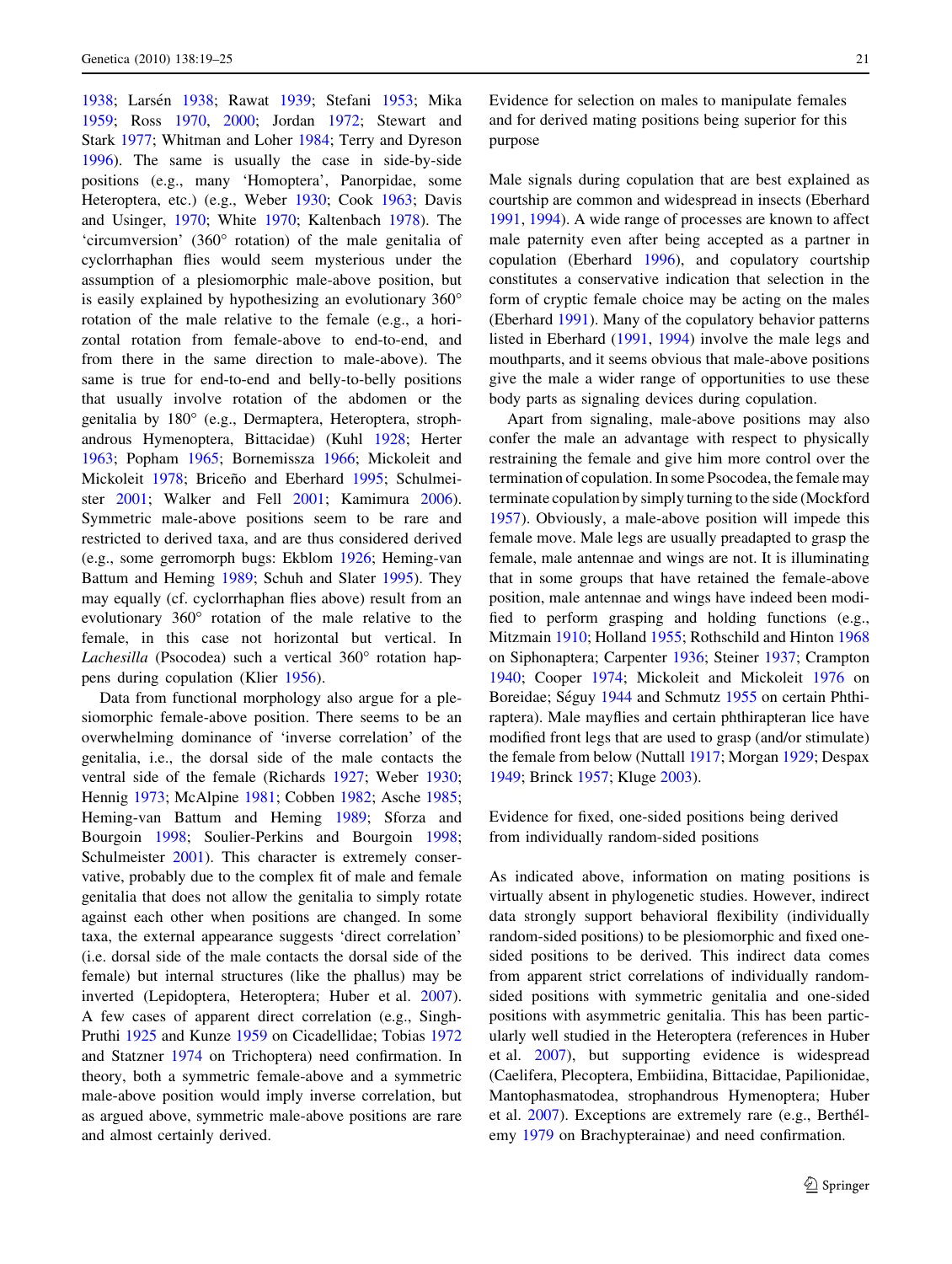This strict correlation, together with the fact that symmetry appears plesiomorphic and asymmetry derived (see above) argues for random-sided positions to be plesiomorphic and one-sided positions to be derived. What could be the advantage of a one-sided over a random-sided position? From the male's perspective, this change seems disadvantageous, as it reduces his options. The negative effect must be outweighed by some advantage of morphological asymmetry (see below), as the latter is always correlated with one-sided mating positions.

Evidence for selection favoring morphological asymmetry and one-sided positions

Genitalia are often considered multifunctional organs, and one way to achieve functional complexity is by specializing individual components for different tasks. Different tasks may be executed simultaneously or sequentially. In the moth Erynnis persius, for example, the right male valva has been observed to remain stationary, grasping the female while the left valva was used to scrape her sternum VII (Scott [1978](#page-6-0)). A similar division of labor is suggested by the terms ''titillator'' and ''hook'' for the left and right male genital structures respectively, in Zorotypus hubbardi (Walker [1922\)](#page-6-0) but both structures may actually be derived from the same side (Walker [1922\)](#page-6-0). In many other cases, conspicuous differences between left and right sides (e.g., Kuznetzov and Baryshnikova [2004](#page-5-0) on Phyllonorycter moths) suggest functional segregation but no functional studies exist. In Periplaneta and Blatta, the tasks performed by right and left structures seem to be similar (to clasp the female) but one side acts during the initial phase of copulation while the other side assumes its function later (most cockroaches change position during mating) (Gupta 1947—cited in Scudder [1971;](#page-6-0) Khalifa [1950](#page-5-0)). In certain Corixa species and certain Miridae, one of the two parameres is used as a guide for the intromittent structure (Larsén [1938;](#page-5-0) Kullenberg [1947](#page-5-0)).

An alternative to division of labor between right and left sides is compensation for genital mismatch resulting from an asymmetric mating position. Evidence for such morphological adjustment to behavioral asymmetry is difficult to get. One prediction is correlation between the flexibility of the abdomen and the conspicuousness of the asymmetry. In taxa with less flexible abdomens the asymmetry should be more conspicuous because the abdomen cannot compensate for the mismatch. True bugs seem to support this prediction. Many true bugs have poorly flexible abdomens, and the asymmetries are often conspicuous (e.g., flat nepomorph bugs, Schuh and Slater [1995](#page-6-0)). In some taxa, however, the abdomen has secondarily acquired higher flexibility including asymmetric muscles, and their geni-talia are symmetric (e.g., Keilbach [1935](#page-5-0) and Larsén [1938](#page-5-0) on Notonecta glauca).

A fixed, one sided position may result in one side of the male genitalia losing its function. If that is the case, it may either adopt a new function, be modified as to be able to continue perform the original function, or disappear. In the latter case one would expect to find secondarily unpaired male genital structures. Cimicidae and relatives may exemplify this route to morphological asymmetry (Carayon [1977](#page-5-0)). Other examples are the Eudermaptera where the left penis lobe is completely reduced (Hincks and Popham [1970](#page-5-0); Haas [1995;](#page-5-0) Haas and Kukalova-Peck [2001\)](#page-5-0), and the Ochteroidea where the left paramere is reduced or absent (Schuh and Slater [1995](#page-6-0)).

Evidence for female asymmetry appearing after male asymmetry

The taxonomic literature seems to strongly suggest that genital asymmetries are much rarer in female that in male insects. In many groups there is no evidence for female asymmetry even though the male genitalia are strongly asymmetric (e.g., Phasmida, Grylloblattodea, Mantophasmatodea, Psocodea, references in Huber et al. [2007](#page-5-0)). In some taxa this may simply be due to the fact that female genitalia are barely studied (e.g. Embiidina, Zoraptera, Dermaptera), but in most taxa this seems to be a real trend. For example, morphological analyses of the female genitalia of Timema (Vickery [1993](#page-6-0); Tilgner et al. [1999\)](#page-6-0) revealed no asymmetry while the male genitalia are strongly asymmetric (Snodgrass [1937;](#page-6-0) Vickery [1993](#page-6-0); Tilgner et al. [1999](#page-6-0); Bradler [1999\)](#page-4-0). Comparable in-depth studies are rare, but in several groups male and female genitalia are routinely illustrated by taxonomists (e.g. Trichoptera, Heteroptera, Lepidoptera, Diptera), and in these, character mapping generally resolves female asymmetry as being nested within taxa showing male asymmetry (Huber et al. [2007](#page-5-0)).

#### Testing the scenario

In contrast to the processes leading to asymmetry, the patterns resulting from the above scenario appear easy to test. Taxonomic studies need to be specific about the direction of asymmetry (directed, i.e., all males within a species are same-sided, versus bidirected); ethological studies need to be specific about the direction of mating positions (random sided versus one-sided); phylogenetic studies need to include both male and female asymmetries, as well as mating positions in the character matrix (provided there is variation within the studied taxon). Formal cladistic analyses including genital asymmetries are still rare (Nelson [1984;](#page-6-0) Asche [1985](#page-4-0); Landry [1991](#page-5-0); Gielis [1993](#page-5-0); Hodges [1998](#page-5-0); Morse and Yang [2002](#page-6-0); Yang and Morse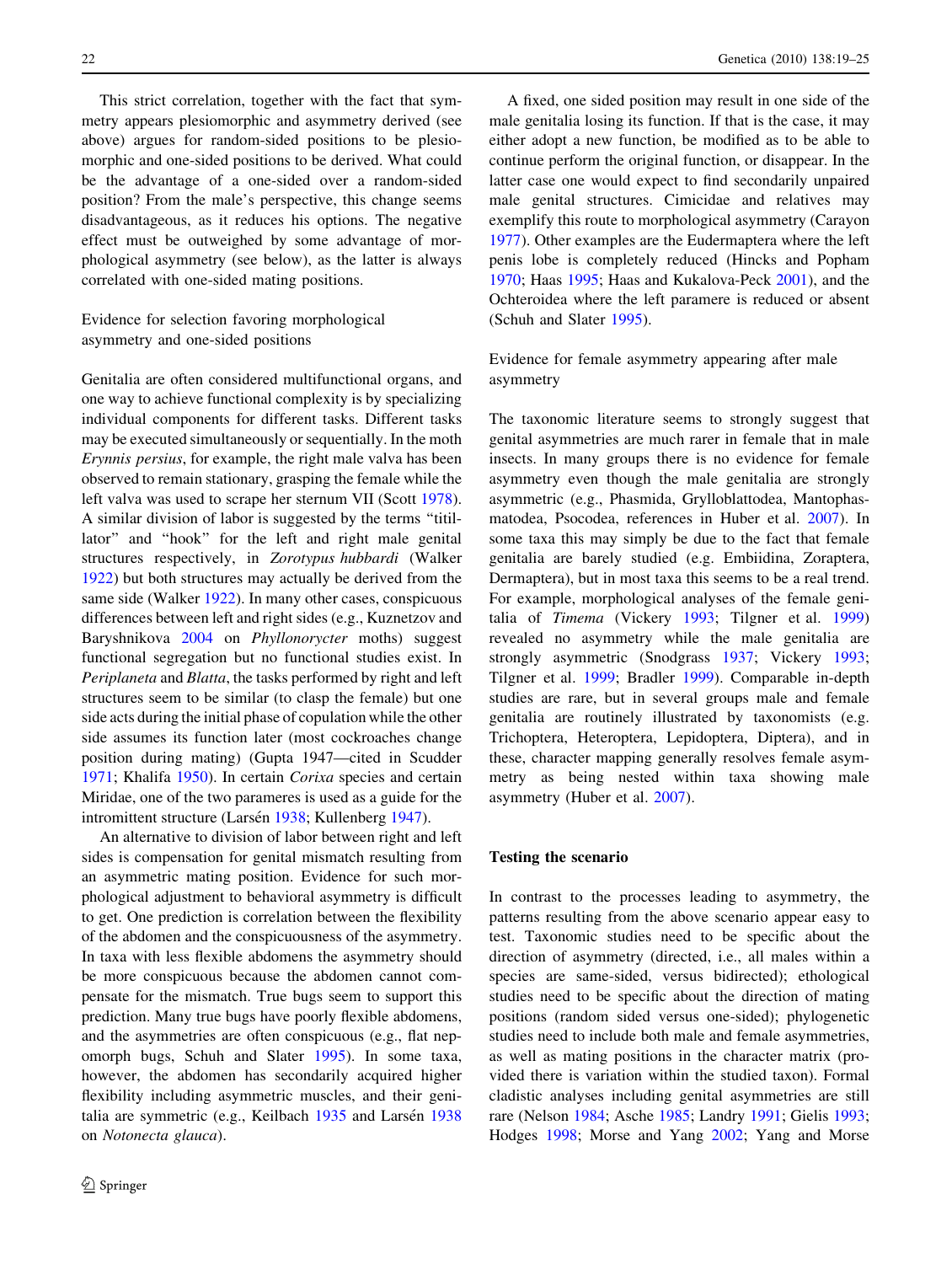<span id="page-4-0"></span>[2002;](#page-6-0) Hebsgaard et al. [2004](#page-5-0); Kaila [2004](#page-5-0); Ahrens 2005; Hsu and Powell [2005](#page-5-0); Sihvonen [2005](#page-6-0); Hoch [2006\)](#page-5-0). One reason may be that asymmetries often evolve many times independently at or near terminal branches. Thus, they introduce noise rather than resolution, and excluding them from the analysis may result in a 'better' tree (or at least better tree statistics).

One field that appears in particular need of new data is functional morphology. In many groups, our understanding of functional details continues to be ''almost unbelievably rudimentary'' (Alexander and Otte 1967). Traditional studies tended to be not only typological but often relied on specimens that were by chance fixed during copulation. Only detailed observations of the positions and movements of right and left structures in asymmetric species may show if division of labor is a common phenomenon or not. In general, division of labor predicts a higher degree of specialization for different functions in asymmetric versus symmetric genitalia.

The case of termites suggests a possible test for the causal correlation between sexual selection and genital asymmetry. Termites have secondarily simple and symmetric genitalia, and this may be a result of relaxed sexual selection due to female monogamy (Eberhard [1985;](#page-5-0) Huber et al. [2007\)](#page-5-0). Several further cases of reversal to symmetry have been reported (see above), and these might be correlated with similar changes in mating systems. On a similar line, one might predict changes to female-controlled positions in taxa with sex-role reversal. A possible example is Paravelia brachialis (Heteroptera, Veliidae), where the female mounts the male and stimulates him to copulate (Wilson 1958—cited in Heming-van Battum and Heming [1989\)](#page-5-0). Depending on the mating position of the outgroup taxon, this might even select for female asymmetry.

At least in taxa with strongly asymmetric male genitalia, sexual selection theory would seem to predict certain levels of asymmetry in female genitalia. I propose that in an antagonistic coevolution scenario, where traits are supposed to evolve to overcome or defeat the other sexes' resistance or manipulation, females should be expected to respond to conspicuous male asymmetries with similar (i.e., often conspicuous) morphological changes. In a female choice scenario, females are less expected to react conspicuously but to at least adapt their sensory system to male asymmetries. In general, the rareness of conspicuous female asymmetries does not seem to support antagonistic coevolution as being a widespread selective force shaping insect genitalia. Detailed studies of the female genital sensory system in species with strongly asymmetric male genitalia are largely missing but might shed light on the importance of cryptic female choice.

Finally, comparative evidence may come from groups with similar trends towards asymmetric genitalia. In crustaceans, for example, asymmetric genitalia are common in certain groups (e.g., Copepoda) but absent in others (Ludwig [1932\)](#page-5-0). No recent review on asymmetric genitalia in crustaceans seems to exist.

### Conclusion

The single most important first step towards insect genital asymmetry appears to be a switch of mating position from a symmetric female-above to an asymmetric male-above position. The driving force behind this switch is presumed to be selection on the male for more control over the female and over details of copulation. Once an asymmetric position is established, left and right genital structures may experience different selective environments and thus become asymmetric. The fact that genital asymmetries have evolved many times independently in a variety of insect orders opens the possibility to test this scenario and its components.

Acknowledgments I thank D. Joly and M. Schmitt for their invitation to the symposium on animal genitalia at the ICZ2008 meeting in Paris, and numerous participants for stimulating discussions. Two anonymous referees provided helpful suggestions for improvement.

#### References

- Ahrens D (2005) A taxonomic review on the Serica (s.str.) MacLeay, 1819 species of Asian mainland (Coleoptera, Scarabaeidae, Sericini). Nova Suppl Entomol 18:1–163
- Alexander RD (1964) The evolution of mating behavior in arthropods. R entomol Soc London Symp 2:78–94
- Alexander RD, Otte D (1967) The evolution of genitalia and mating behavior in crickets (Gryllidae) and other Orthoptera. Misc Publ Mus Zool Univ Mich 133:1–62
- Asche M (1985) Zur Phylogenie der Delphacidae Leach, 1815 (Homoptera Cicadina Fulgoromorpha). Marburger entomol Publ 2(1):1–910
- Baunacke W (1912) Statische Sinnesorgane bei den Nepiden. Zool Jb Abt Anat Ontog Tiere 34:179–346 (pl. 10–13)
- Berthélemy C (1979) Accouplement, période d'incubation et premiers stades larvaires de Brachyptera braueri et de Perlodes microcephalus (Plecoptera). Ann Limnol 15:317–335
- Bickel DJ (1987) Babindellinae, a new subfamily of Dolichopodidae (Diptera) from Australia, with a description of symmetry in the dipteran male postabdomen. Entomol Scand 18:97–113
- Bornemissza GF (1966) Observations on the hunting and mating behaviour of two species of scorpion flies (Bittacidae: Mecoptera). Aust J Zool 14:371–382. doi[:10.1071/ZO9660371](http://dx.doi.org/10.1071/ZO9660371)
- Bradler S (1999) The vomer of Timema Scudder, 1895 (Insecta: Phasmatodea) and its significance for phasmatodean phylogeny. Courier Forschungsinstitut Senckenberg 215:43–47
- Briceño RD, Eberhard WG (1995) The functional morphology of male cerci and associated characters in 13 species of tropical earwigs (Dermaptera: Forficulidae, Labiidae, Carcinophoridae, Pygidicranidae). Smithson Contrib Zool 555:1–64
- Brinck P (1957) Reproductive system and mating in Ephemeroptera. Opusc Entomol 22:1–37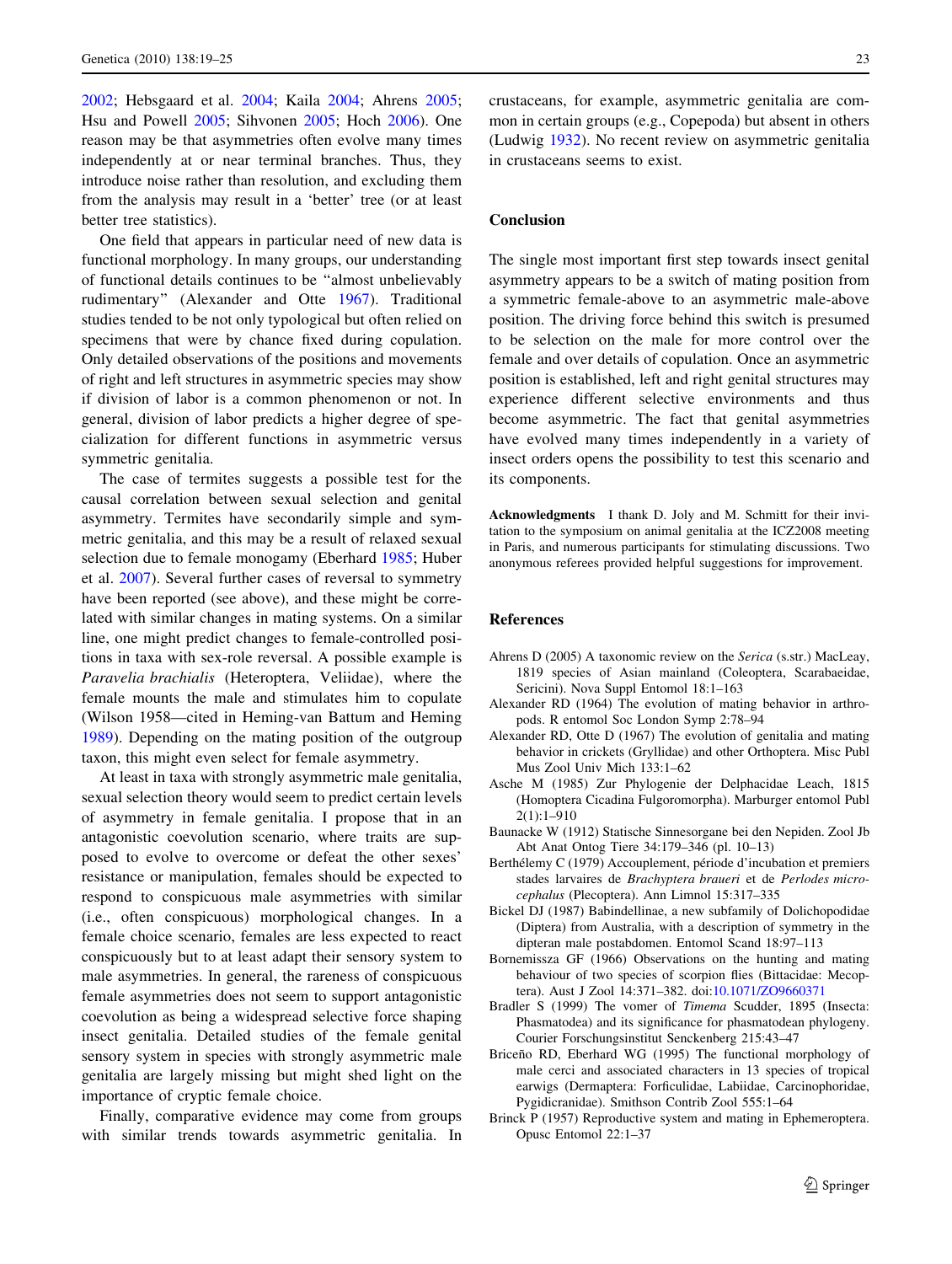- <span id="page-5-0"></span>Carayon J (1977) Insémination extra-genitale traumatique. Traite Zool 8:351–390
- Carpenter FM (1936) Descriptions and records of Nearctic Mecoptera. Psyche 43:56–64
- Cobben RH (1982) The hebrid fauna of the Ethiopian Kaffa Province, with considerations on species grouping (Hebridae, Heteroptera). Tijdschr Entomol 125:1–24
- Cook PP (1963) Mating behaviour of Psylla pyricola Forster (Hom. Psyllidae). Pan-Pac Entomol 39:175
- Cooper KW (1974) Sexual biology, chromosomes, development, life histories and parasites of Boreus, especially of B. notoperates, a southern Californian Boreus, II. (Mecoptera: Boreidae). Psyche 81:84–120
- Crampton GC (1940) The mating habits of the winter mecopteron, Boreus brumalis Fitch. Psyche 47:125–128
- Davis NT, Usinger RL (1970) The biology and relationships of the Joppeicidae (Heteroptera). Ann Entomol Soc Am 63:577–586
- Despax R (1949) Ordre des éphéméroptères. Traite Zool 9:279–309
- Eberhard WG (1985) Sexual selection and animal genitalia. Harvard University Press, Cambridge, Massachusetts
- Eberhard WG (1991) Copulatory courtship and cryptic female choice in insects. Biol Rev Camb Philos Soc 66:1–31. doi[:10.1111/](http://dx.doi.org/10.1111/j.1469-185X.1991.tb01133.x) [j.1469-185X.1991.tb01133.x](http://dx.doi.org/10.1111/j.1469-185X.1991.tb01133.x)
- Eberhard WG (1994) Evidence for widespread courtship during copulation in 131 species of insects and spiders, and implications for cryptic female choice. Evolution Int J Org Evolution 48: 711–733. doi:[10.2307/2410481](http://dx.doi.org/10.2307/2410481)
- Eberhard WG (1996) Female control: sexual selection by cryptic female choice. Princeton University Press, Princeton, NJ
- Ekblom T (1926) Morphological and biological studies of the Swedish families of Hemiptera–Heteroptera. Part I. The families Saldidae, Nabidae, Lygaeidae, Hydrometridae, Veliidae and Gerridae. Zool bidrag Uppsala 10:31–180
- Fedorov SM (1927) Studies in the copulation and oviposition of Anacridium aegyptium, L. (Orthoptera, Acrididae). Trans entomol Soc Lond 75:53–61
- Friederichs K (1934) Das Gemeinschaftsleben der Embiiden und Näheres zur Kenntnis der Arten. Arch Naturgesch NF 3:405-444
- Gielis C (1993) Generic revision of the superfamily Pterophoroidea (Lepidoptera). Zool Verh 290:1–139
- Haas F (1995) The phylogeny of the Forficulina, a suborder of the Dermaptera. Syst Entomol 20:85–98. doi:[10.1111/j.1365-3113.](http://dx.doi.org/10.1111/j.1365-3113.1995.tb00085.x) [1995.tb00085.x](http://dx.doi.org/10.1111/j.1365-3113.1995.tb00085.x)
- Haas F, Kukalova-Peck J (2001) Dermaptera hindwing structure and folding: new evidence for familial, ordinal and superordinal relationships within Neoptera (Insecta). Eur J Entomol 98: 445–509
- Hase A (1932) Beobachtungen an venezolanischen Triatoma-Arten, sowie zur allgemeinen Kenntnis der Familie der Triatomidae (Hemipt.–Heteropt.). Zeitschr Parasitenk 4:585–652 (pl. 4)
- Hebsgaard MB, Andersen NM, Damgaard J (2004) Phylogeny of the true water bugs (Nepomorpha: Hemiptera–Heteroptera) based on 16S and 28S rDNA and morphology. Syst Entomol 29:488–508. doi[:10.1111/j.0307-6970.2004.00254.x](http://dx.doi.org/10.1111/j.0307-6970.2004.00254.x)
- Heming-van Battum KE, Heming BS (1989) Structure, function, and evolutionary significance of the reproductive system in males of Hebrus ruficeps and H. pusillus (Heteroptera, Gerromorpha, Hebridae). J Morphol 202:281–323. doi[:10.1002/jmor.1052020](http://dx.doi.org/10.1002/jmor.1052020302) [302](http://dx.doi.org/10.1002/jmor.1052020302)
- Hennig W (1973) Ordnung Diptera (Zweiflügler). Handb Zool 4(2) 2/31:1–337
- Herter K (1963) Zur Fortpflanzungsbiologie des Sand- oder Uferohrwurms Labidura riparia Pall. Zool Beitr NF 8:297–329
- Hincks WD, Popham EJ (1970) Dermaptera. In: Tuxen SL (ed) Taxonomists's glossary of genitalia in insects. Munksgaard, Copenhagen, pp 75–80
- Hoch H (2006) Systematics and evolution of Iolania (Hemiptera: Fulgoromorpha: Cixiidae) from Hawai'i. Syst Entomol 31:302– 320. doi[:10.1111/j.1365-3113.2005.00312.x](http://dx.doi.org/10.1111/j.1365-3113.2005.00312.x)
- Hodges RW (1998) The Gelechioidea. Handb Zool 4(35):131–158
- Holland GP (1955) Primary and secondary sexual characteristics of some Ceratophyllinae, with notes on the mechanism of copulation (Siphonaptera). Trans R entomol Soc Lond 107:233–248
- Hsu Y-F, Powell JA (2005) Phylogenetic relationships within Heliodinidae and systematics of moths formerly assigned to Heliodines Stainton (Lepidoptera: Yponomeutoidea). Univ California Publ 124:1–158 (Figs. 26–220)
- Huber BA, Sinclair B, Schmitt M (2007) The evolution of asymmetric genitalia in spiders and insects. Biol Rev Camb Philos Soc 82:647–698. doi:[10.1111/j.1469-185X.2007.00029.x](http://dx.doi.org/10.1111/j.1469-185X.2007.00029.x)
- Jordan KHC (1972) Heteroptera (Wanzen). Handb Zool, IV Arthropoda, 2 Insecta 20:1–113
- Jordan KHC, Wendt A (1938) Zur Biologie von Salda litoralis L. (Hem. Het.). Stettiner entomol Z 99:273–292
- Kaila L (2004) Phylogeny of the superfamily Gelechioidea (Lepidoptera: Ditrysia): an exemplar approach. Cladistics 20:303– 340. doi[:10.1111/j.1096-0031.2004.00027.x](http://dx.doi.org/10.1111/j.1096-0031.2004.00027.x)
- Kaltenbach A (1978) Mecoptera (Schnabelkerfe, Schnabelfliegen). Handb Zool, IV Arthropoda, 2 Insecta 28:1–111
- Kamimura Y (2006) Right-handed penises of the earwig Labidura riparia (Insecta, Dermaptera, Labiduridae): evolutionary relationships between structural and behavioral asymmetries. J Morphol 267:1381–1389. doi[:10.1002/jmor.10484](http://dx.doi.org/10.1002/jmor.10484)
- Keilbach R (1935) Über asymmetrische Flügellage bei Insekten und ihre Beziehungen zu anderen Asymmetrien. Z Morphol Oekol Tiere 29:1–44. doi:[10.1007/BF00407463](http://dx.doi.org/10.1007/BF00407463)
- Khalifa A (1950) Spermatophore production in Blatella germanica L. (Orthoptera: Blattidae). Proc R entomol Soc Lond (A) 25:53–61
- Klier E (1956) Zur Konstruktionsmorphologie des männlichen Geschlechtsapparates der Psocopteren. Zool Jb Abt Anat Ontog Tiere 75:207–286
- Kluge NY (2003) Trudi Russkogo Entomologicheckogo Obshchestva. Ob evolyutsii i homologii genitalinich pridatkov nacekomich 74:3–16 (in Russian)
- Kuhl W (1928) Die Variabilität der abdominalen Körperanhänge von Forficula auricularia L. unter Berücksichtigung ihrer normalen und abnormen Entwicklung, nebst einem Anhang über die Geschlechtsbiologie. Z Morphol Oekol Tiere 12:299–532. doi: [10.1007/BF00403121](http://dx.doi.org/10.1007/BF00403121)
- Kullenberg B (1947) Über Morphologie und Funktion des Kopulationsapparates der Capsiden und Nabiden. Zool bidrag Uppsala 24:217–418
- Kunze L (1959) Die funktionsanatomischen Grundlagen der Kopulation der Zwergzikaden, untersucht an Euscelis plebejus (Fall.) und einigen Typholocybinen. D entomol Z (NF) 4:322–387
- Kuznetzov VI, Baryshnikova SV (2004) Evolutionary-morphological approach to the systematics of leafmining moths of the genus Phyllonorycter Hbn. (Lepidoptera, Gracillariidae) with account of species feeding specialization. Entomol Rev Wash 84: 588–599
- Lamb CG (1922) The geometry of insect pairing. Proc R Soc Lond B Biol Sci 94:1–11
- Landry J-F (1991) Systematics of Nearctic Scythrididae (Lepidoptera: Gelechioidea): phylogeny and classification of supraspecific taxa, with a review of described species. Mem Entomol Soc Can 160:1–341
- Larsén O (1938) Untersuchungen über den Geschlechtsapparat der aquatilen Wanzen. Opusc Entomol Suppl 1:1–388
- Ludwig W (1932) Das Rechts-Links-Problem im Tierreich und beim Menschen. Springer, Berlin
- McAlpine JF (1981) Morphology and terminology—adults. In: McAlpine JF, Peterson BV, Shewell GE, Teskey HJ, Vockeroth